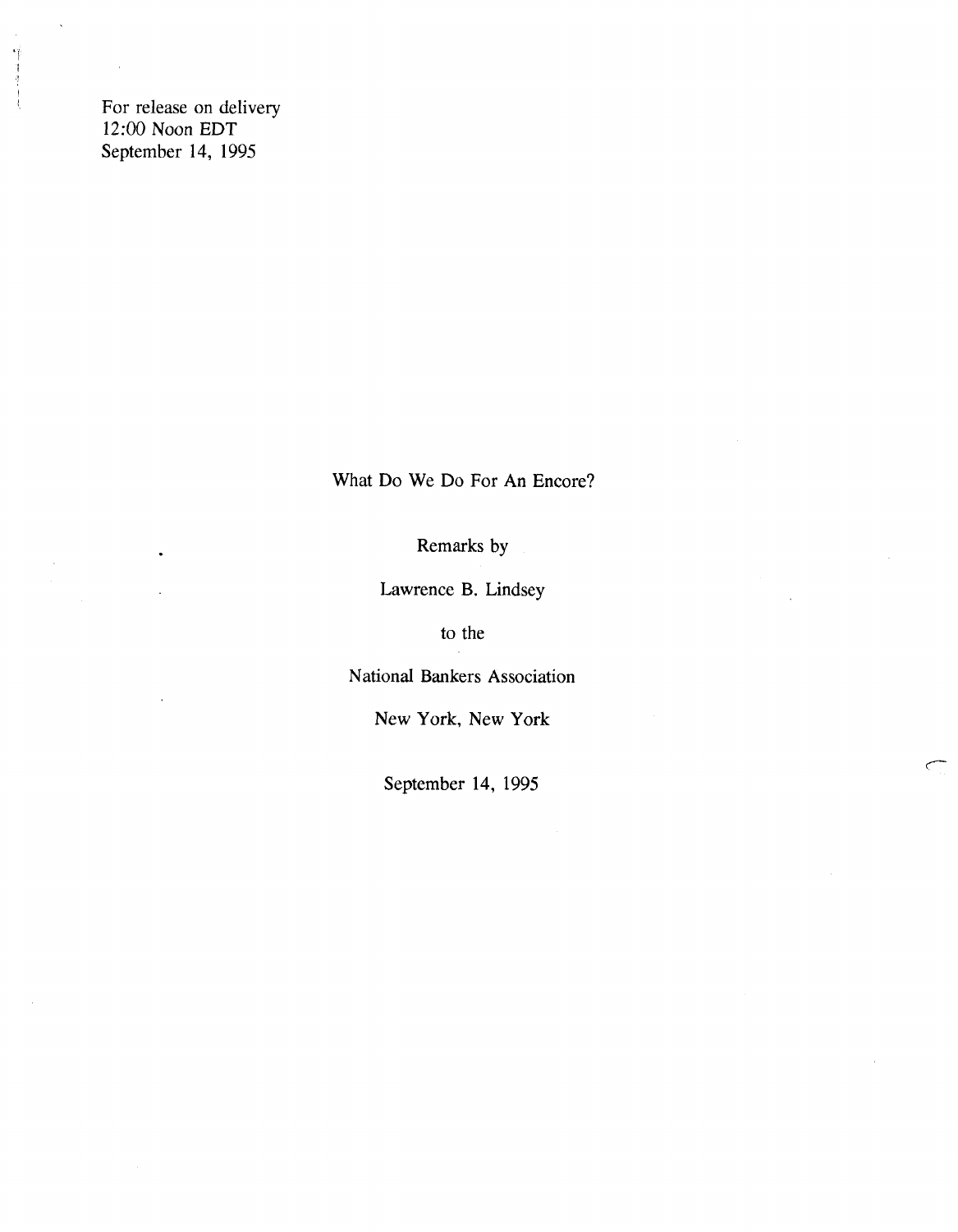#### What Do We Do For An Encore?

Thank you. It is my pleasure to be here today at the National Banker's Association Awards Luncheon. During my four years at the Board I have had the pleasure of meeting with you in many settings and under many different circumstances.

In general, our past meetings have focussed on the challenges that were before us. To a large extent you are a microcosm of the banking industry, but one which is more susceptible to the regulatory and economic changes of the last decade. Relative to much larger institutions, your organizations have more difficulty affording the costs of a massive increase in regulatory compliance or a major structural shift in our economy. And, as we have discussed many times in the past, many regulations which are designed to target the largest institutions in the industry have major unintended consequences for your institutions.

Frankly, we as regulators have not provided sufficient recognition of the special role that your institutions have played in extending credit and banking services more generally to historically underserved groups in the population. As our regulatory apparatus has become ever more detailed, we have driven the industry increasingly toward a one-size-fits-all model. This makes your job more difficult. You have survived, often in markets that others have neglected, during the most challenging economic period the banking industry has faced since the 1930s. And the regulatory and technological trends now facing the industry seem to be favoring large institutions with undifferentiated customer bases, and not institutions with the kinds of specialized roles that have been your mission.

To a large extent your institutions have served the role of a niche bank. Recent data indicates, for example, that 59 percent of applications at minority owned banks were from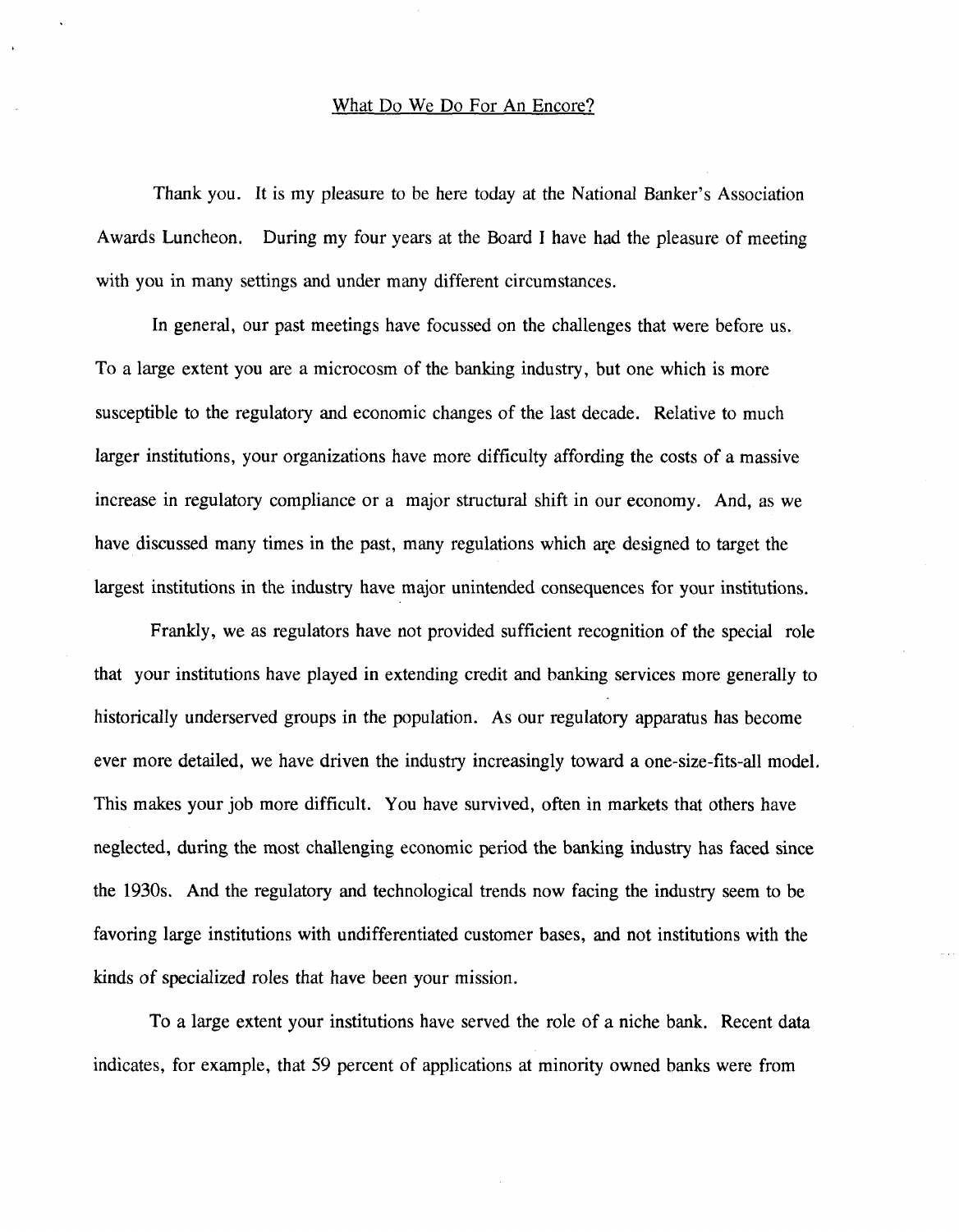predominantly minority neighborhoods. Thus, you are susceptible to competition from very large institutions looking to get into your market. In many cases your market may not be well defined on a geographic basis, but includes target populations that have been historically underserved even if they are geographically dispersed, women for example. Frequently, the services you have provided to your communities aren't easily quantifiable, but involve taking on the vital tasks of providing community leadership and counselling. Therefore, the increasingly quantitative and geographic-based CRA reforms we are implementing certainly will create new challenges for many of you.

# The Democratization of Credit

Today, as a change of pace, I would like to focus on some good news and its potential consequences for both your industry and for regulators as the 1990s unfold. Data from a variety of sources show that there has been a dramatic trend toward the democratization of credit during the past few years. A trend which started in the credit card industry has now expanded to include home loans. Individuals with relatively modest incomes, and individuals from minority ethnic and racial backgrounds, have never had greater access to credit than they do today. Having had such dramatic success in extending economic opportunity, I think we as a Nation and as an industry should stop and reflect on what we may be doing right. After all, success stories in extending economic opportunity seem to be in relatively short supply these days. Maybe we should take a look at what the banking industry has done to achieve this success and ask the question: "What do we do for an encore?"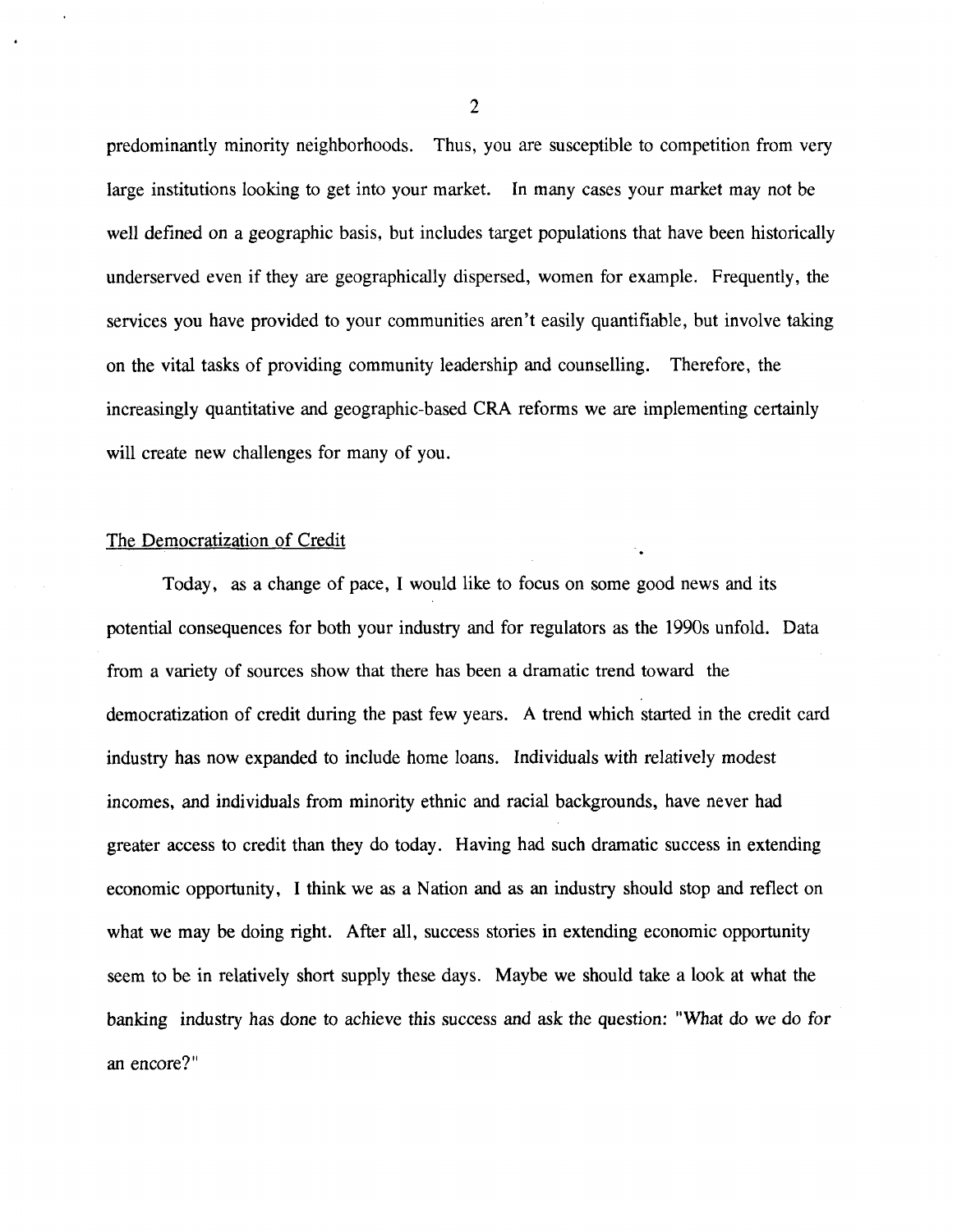Let me begin with what I thought was the great under-reported news story of the summer. Back in July the financial regulators released their annual report on the number of home mortgages granted the preceding year. Conventional home purchase loans granted to blacks rose 54.7 percent between 1993 and 1994. The comparable rates were *42* percent for Hispanics and 15.7 percent for whites. In economics, a 54.7 percent increase in just about anything is a staggering, or at least a newsworthy, economic statistic. Nor was this a one year event, but part of a multi-year trend. For black applicants, the increase from 1991 to 1992 was 26 percent followed by a 36 percent increase from the same reporting institutions between 1992 and 1993. In both cases, the rate of increase was significantly more than for the population as a whole. Looking at the HMDA data makes it clear that conventional home purchase mortgage lending has gone up at a much faster rate for black families than for white families over the 1991-1994 period.

The explosive increases in mortgages granted to underserved populations can also be seen in terms of income. In 1990, for example, only 14 percent of all conventional home purchase mortgages went to individuals earning less than 80 percent of their area's median income. By contrast, more than 63 percent of such loans went to individuals earning more than 120 percent of their area's median income. In 1994, the proportion of mortgages going to low and moderate income families in the population rose to 24 percent, while those going to the upper income group fell to 49 percent. Later, I would like to put these figures into some perspective regarding the overall size of the home mortgage market.

There was, of course, no mention of this on the evening news programs. One might have higher hopes for the print media, particularly our elite publications. But, the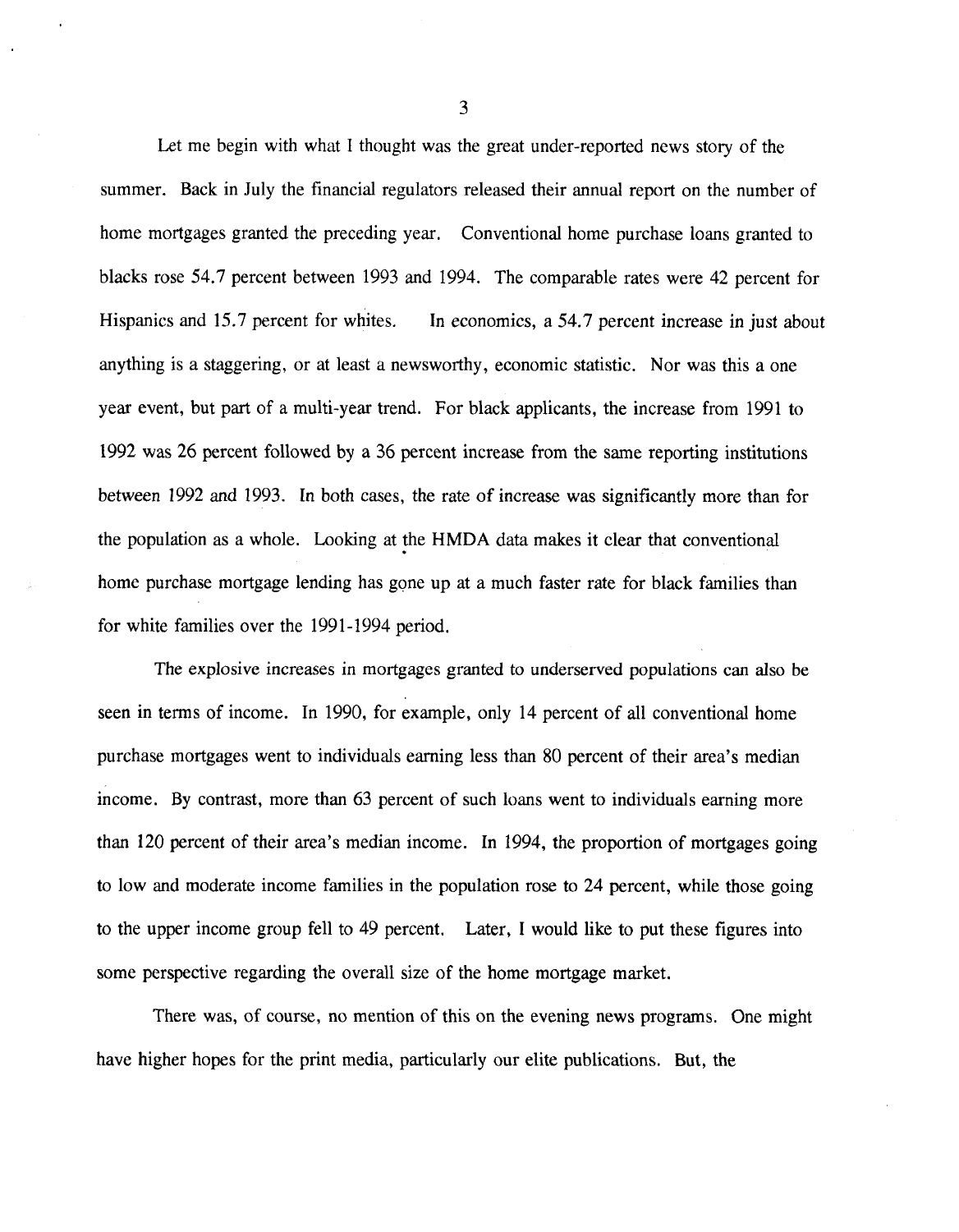Washington Post failed completely to carry the story. The New York Times buried the story on page D-6. Neither paper has been shy about printing negative news stories about this issue, however.

### The Role of Denial Rates

This is the fifth year for which expanded HMDA data has been made public, and, except for this year's media silence, it has always been controversial. The first time the data was released roughly coincided with my arrival at the Fed back in the fall of 1991, so I remember it well. That data, which made national headlines, indicated that blacks were more than twice as likely as whites to be turned down for a conventional home purchase loan. Even after accounting for differences in income, very wide disparities in denial rates remained. These disparities were widely cited as evidence of discrimination. On the other hand, both the industry and the banking regulators maintained that denial rates, particularly ratios of denial rates for different groups, were not good indicators of market activities. Some took this logic further to deny that there was even a problem.

Still, it was apparent to me as a novice, that even at a minimum there was a clear breakdown in communication between the banking industry and the minority community. Indignant charges of intentional discrimination and racism were met by equally indignant denials. The data, and the rhetoric it was producing, were polarizing the discussion and as a result, inhibiting useful and much needed communication. Significantly increased outreach efforts were clearly needed. Thoughtful and concerned people in both the industry and community groups began talking at the local level, ignoring the highly polarized national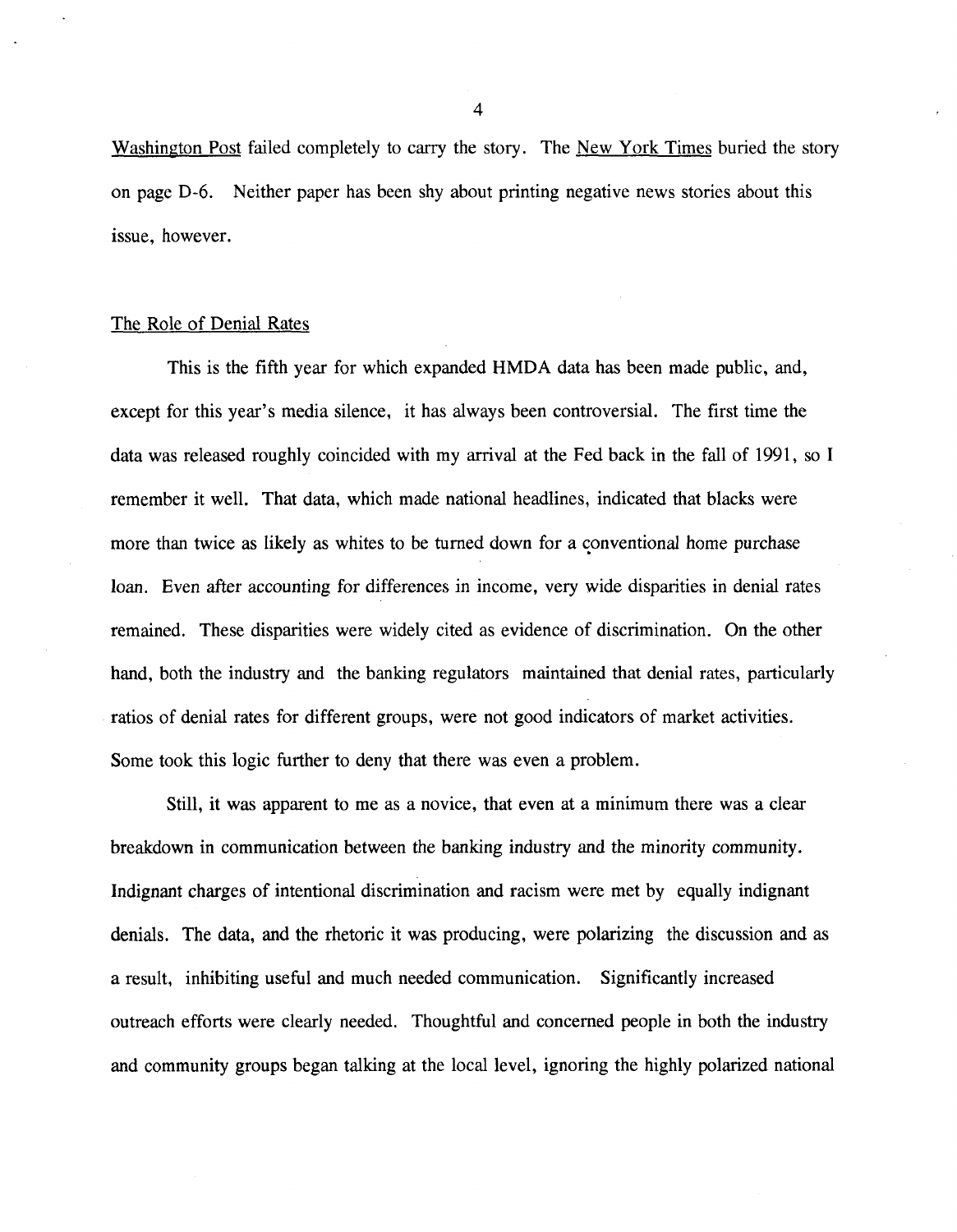debate. In individual cities across the country ties were gradually forged and case-by-case community oriented partnerships began to take hold. This proliferation of specialized banking programs, community outreach, and economic development partnerships began to pay off.

Both the regulatory agencies and banking trade associations have stepped up their resources and training in this area. The secondary market as well as the private mortgage insurance industry have taken steps to ensure that their standards do not hamper financial institutions' ability to serve all of its neighborhoods. Lenders have improved their delivery of credit and have been quite creative in mitigating risk through such vehicles as second reviews of denied applications, homebuyer education programs, credit counseling, and lending consortia.

Interestingly, the original cause of the highly charged atmosphere — the disparities in denial rates — turned out not to be a good indicator after all. In spite of the staggering increase in home mortgage loans granted to minority groups in the last five years, the ratio of denial rates in the last HMDA report was virtually unchanged. In 1994, black applicants were denied 33.4 percent of the time compared with a 16.4 percent denial rate for whites. In 1990, the comparable figures were 33.9 percent and 14.4 percent. In retrospect, the reported denial rate disparities served a useful purpose in prompting useful outreach activity. At the same time, they generated more heat than light. Some might argue that there are times when heat is what's needed rather than light. But with the progress of the last few years, it is clear that the use of denial rate ratios is not an analytically enlightening indicator of lending opportunities.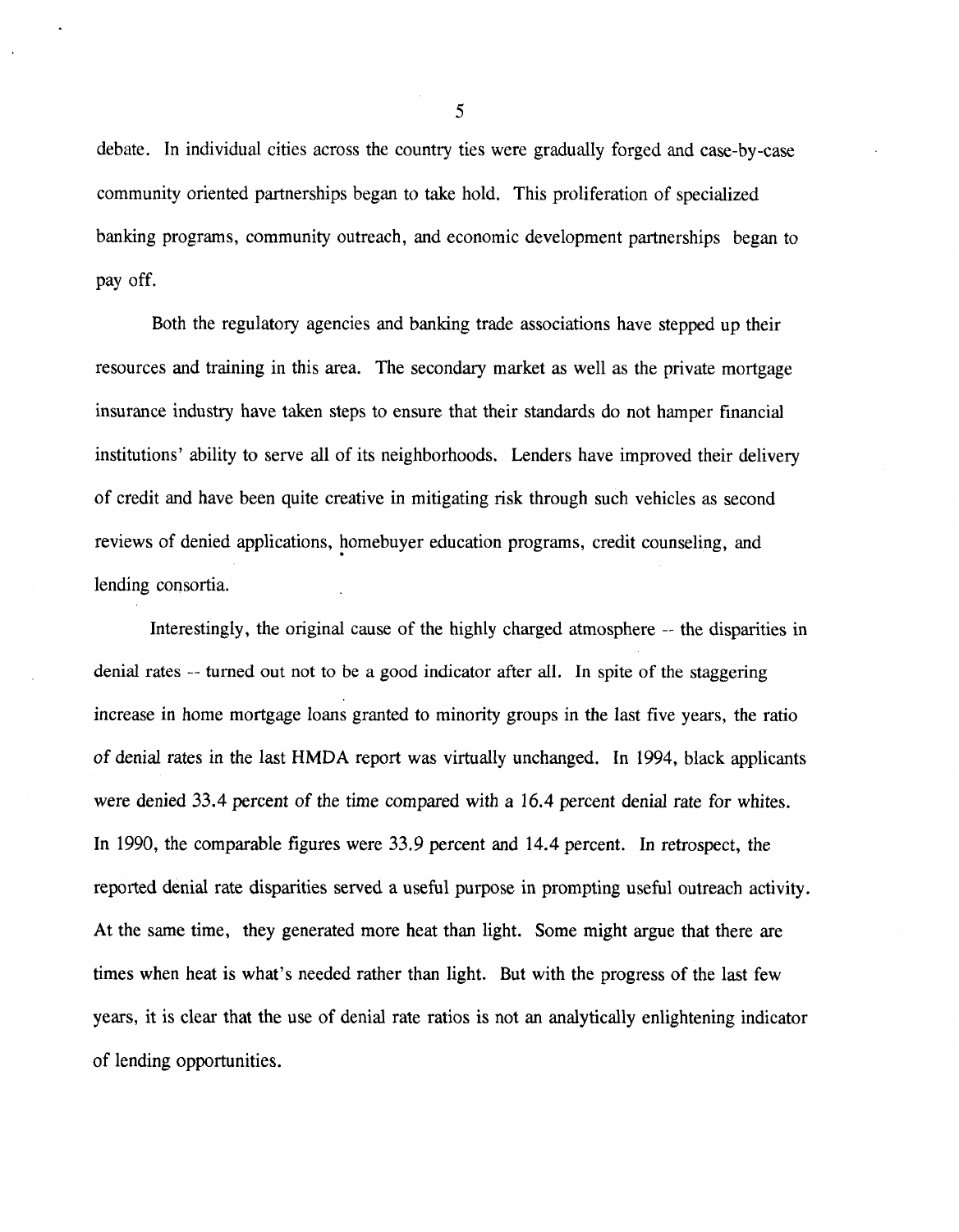6

# Low Inflation's Positive Effect on Housing Affordabilitv

I believe the sustainability of the efforts to increase lending to minority and low and moderate income Americans is the result of a number of factors coming together. One major factor has to do with the affordability of homeownership. Let's do the standard math involved in any home financing decision. In 1990, fixed 30 year mortgage rates averaged 10.01 percent. In 1994 they averaged 7.47 percent. The principal and interest payments on a \$100,000 mortgage declined from \$878 to \$697. If one figures on annual property tax and insurance payments as 2.5 percent of the home's \$125,000 value, this adds \$260 to the monthly payment. Thus, we have seen a decline in monthly PITI from \$1138 to \$957 for this typical home between 1990 and 1994. As we know, the standard PITI to income ratio is 28 percent. Thus, the annual qualifying income for this mortgage has fallen from \$48,771 to \$41,014. That \$7757 decline in qualifying income comes at a very dense part of the income distribution, particularly in the minority population. For example, the number of black families qualifying for this mortgage rises from 1,350,000 to 1,887,000, an increase of 537,000, or 40 percent. Among Hispanic families, the increase is 359,000.

Let me use these figures to stress something that I have learned as a Federal Reserve Governor and as someone active in promoting homeownership opportunities to low and moderate income Americans. There is a school of thought among some politicians that fighting inflation is bad for low and moderate income people. Frankly, I think that is debatable as a general proposition. The increased financial sophistication of the well-to-do makes them much more able to avoid, or even benefit from the ravages of inflation. But I can say unequivocally that inflation is bad for providing opportunities for homeownership.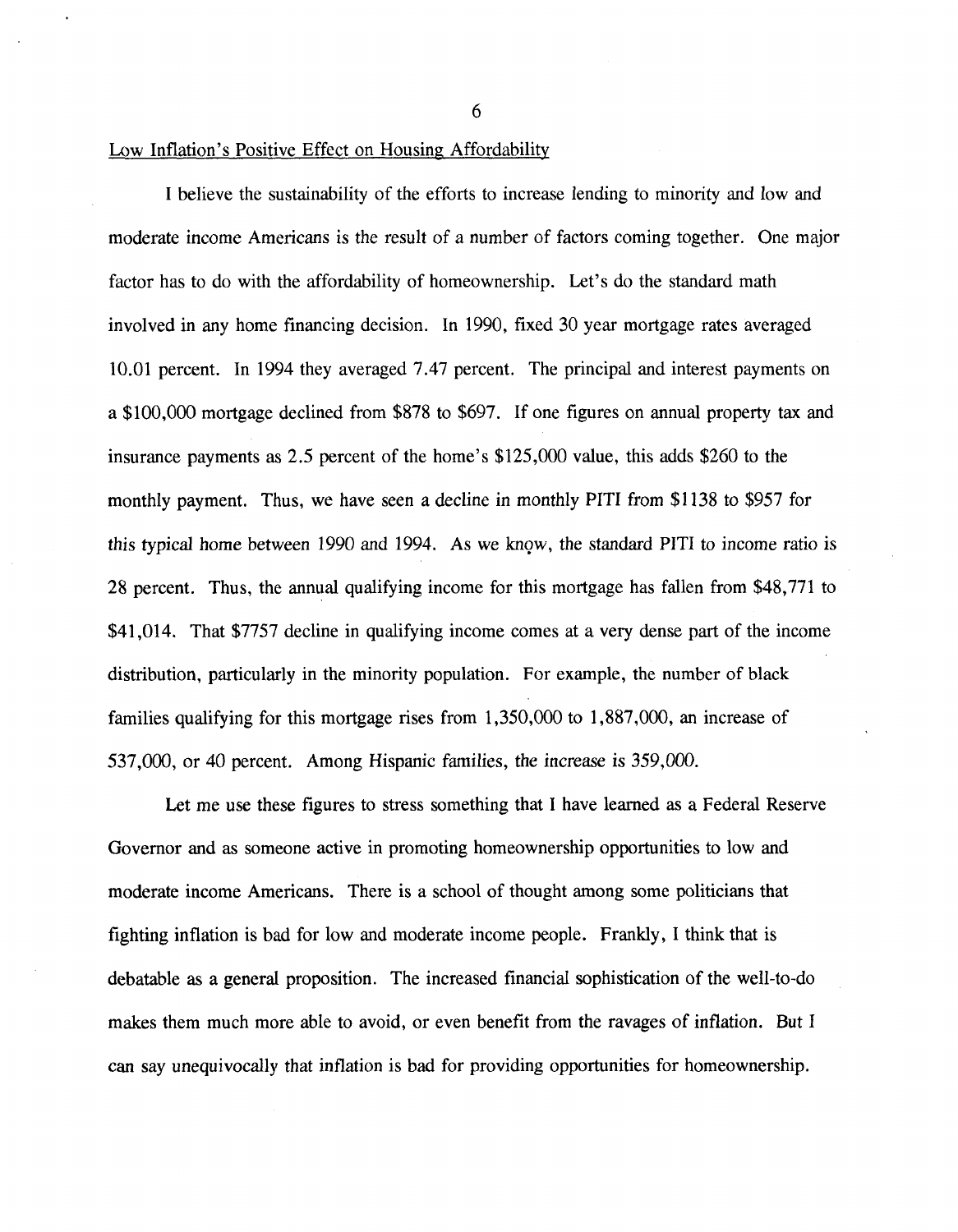Therefore the reduction in inflation during the 1980s, and the continuation of that policy during the 1990s, has done more for homeownership opportunities among the lower income groups than any program administered by the government.

It is important to stress the differential impact on inflation between those who already have their homes and those who are seeking to buy. Our system of long term fixed interest rates and the home mortgage interest deduction makes increasing inflation highly profitable to those who already have financed their homes. That is why we all grew up being taught that homes were a great inflation hedge. Part of our monthly payment goes to servicing that inflation risk, but we get a tax deduction for it. So well-to-do homeowners pay only a portion of the increased selling price of their homes in their mortgage payment.

If, however, you are simply in the market for physical shelter, and not a tax-shelter or inflation-shelter, high inflation, and consequently higher long term interest rates, price you out of qualifying for a home. Furthermore, if your income is fairly moderate, you may not even qualify for the home mortgage interest deduction. Thus, a low inflation environment is a key to maintaining homeownership opportunities.

### Credit Availability in a Broader Context

But, the large increases in homeownership possibilities are not the only evidence of widescale increases in the extension of credit to traditionally underserved markets. While we do not directly collect racial and ethnic data on non-housing extensions of credit, evidence from the Federal Reserve's Survey of Consumer Finances gives good reason to believe that the penetration of underserved markets in the credit card business was as dramatic, and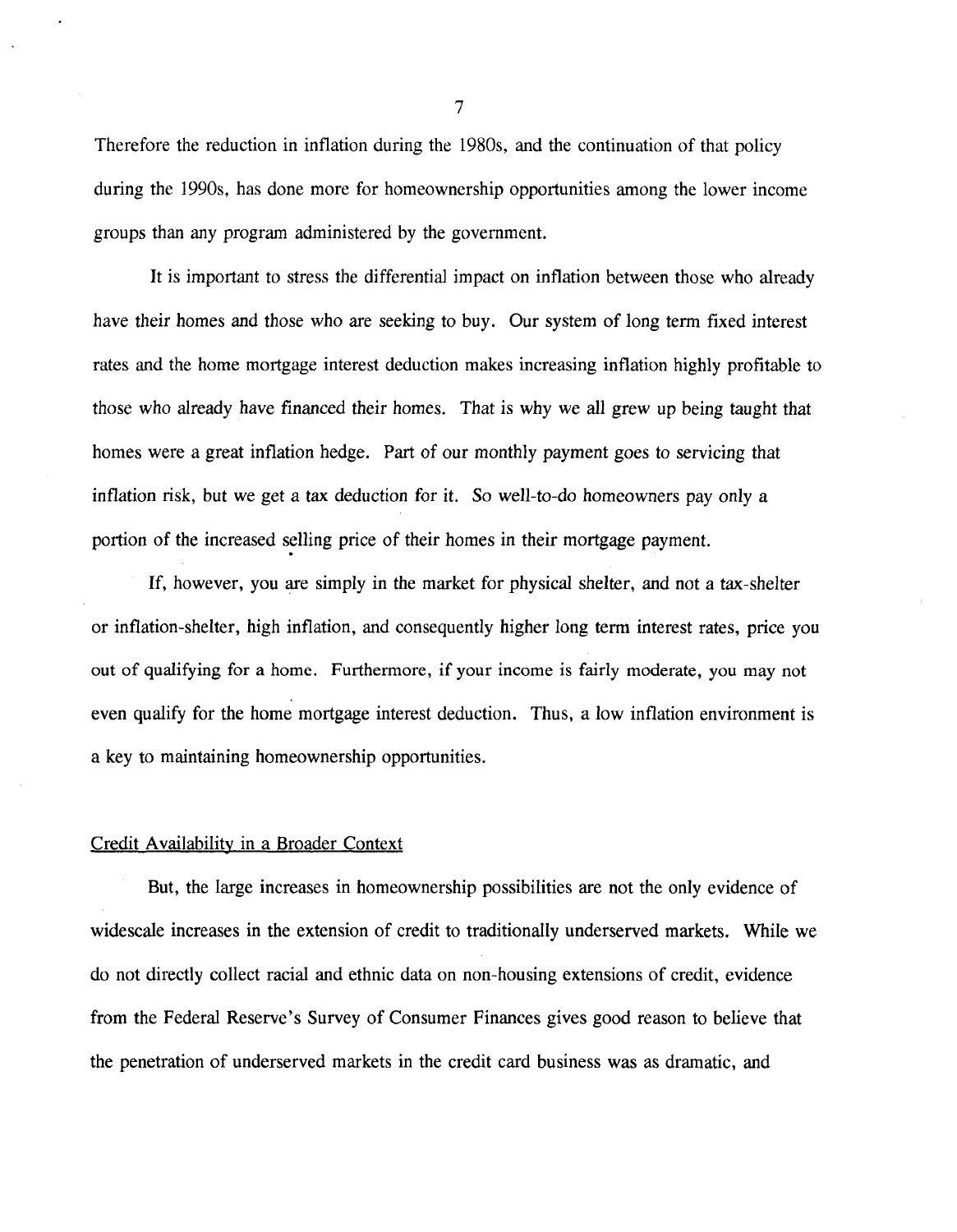preceded the large scale increases in mortgage credit. The Survey is taken every three years, including 1995. The preceding two surveys, in 1989 and 1992, showed that the proportion of white families with outstanding credit card debt was virtually unchanged — 42.5 percent in 1989 and 43.8 percent in 1992. But, the growth in credit card use as a source of finance among non-whites was substantial. The proportion of non-white families having outstanding credit card balances rose from 34.1 percent in 1989 to 41.9 percent in 1992. Of course, the numbers of people actually having credit cards is much higher. This suggests that a potentially debilitating economic burden has been lifted from a significant share of the population who can now meet economic emergencies and time their purchases with greater ease.

These increases in credit availability raise an interesting question. What level of credit extension signals that all ethnic groups are being appropriately served? The real answer is that we cannot know for sure. Just as we could not tell from the rejection rate ratio whether or not discrimination was occurring, we cannot tell for certain what the "right" number of home mortgages given in a particular year should be. But, even some simple adjustments for income and demographic factors suggest that the 1994 numbers show little race or ethnic-based discrepancies.

For example, if one takes the market for conventional, non-government-assisted loans as being families earning \$50,000 or more, then the proportion of such families getting mortgages in 1994 was 10.6 percent for whites, 9.7 percent for blacks, and 13.0 percent for Hispanics. Including all mortgages, conventional and government-assisted, and dropping the income threshold to \$25,000 shows that 6.8 percent of whites, 6.4 percent of blacks, and 7.2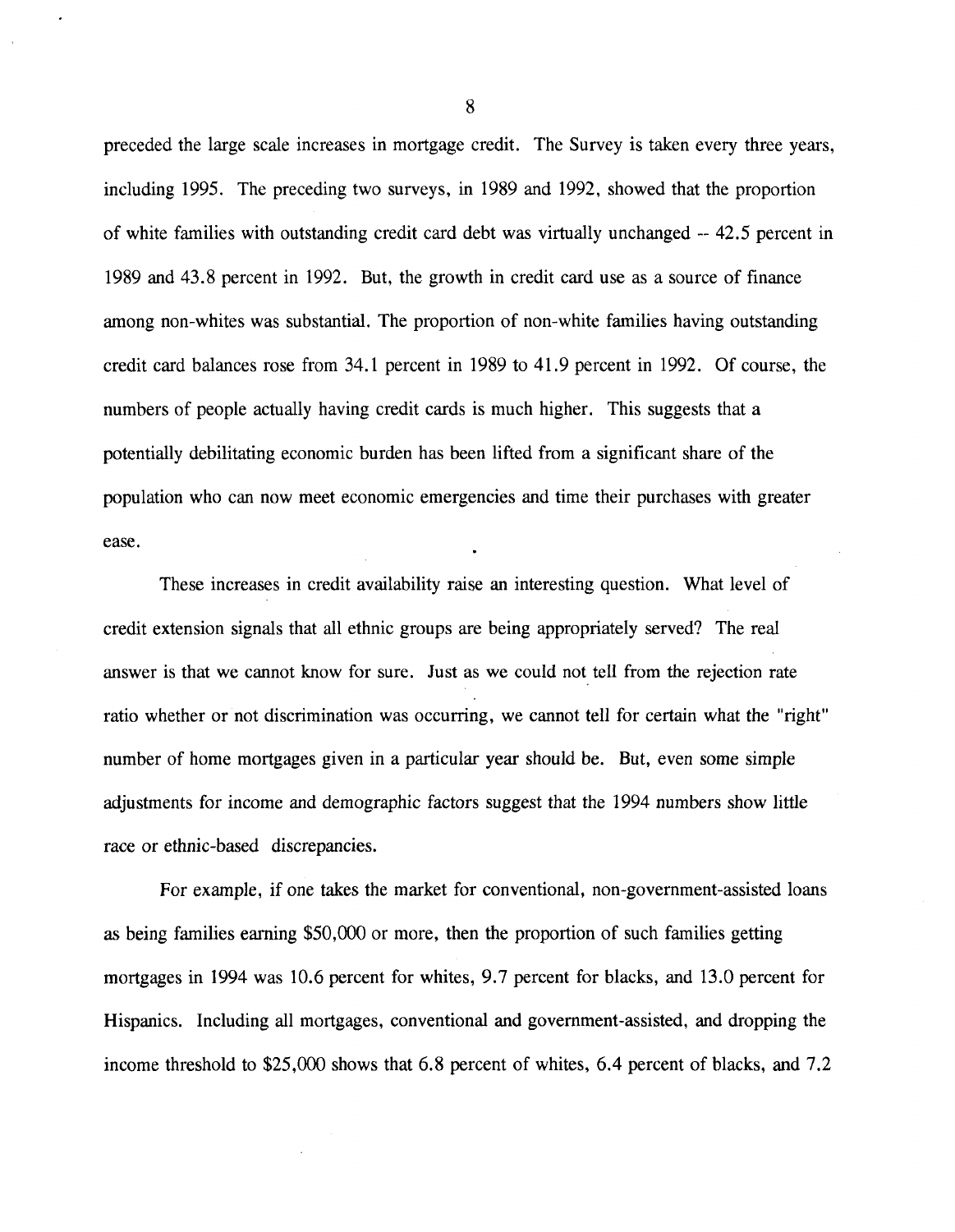percent of Hispanics got mortgages in 1994. This is, of course, an inexact method of estimating the size of the market and obviously families below those thresholds also qualified for mortgages.

There are many factors that help determine differences in demand. For example, married couples are more likely to be in the market for home mortgages than are unmarried individuals. Combining marriage and income as defining the base, then 7.7 percent of white married households, 9.1 percent of black married households, and 9.5 percent of Hispanic married households earning at least \$25,000 got mortgages in 1994. While far from definitive, such statistics do indicate that significant race-based shortfalls in meeting demand in the aggregate were not present in 1994.

### The Success of Community-Based Partnerships

The second factor in achieving our success has been the forging of partnerships at the local level. Traditionally underserved markets are often times examples of market failures, most often associated with what we economists call a classic public goods problem. Individual economic players rarely find it in their interest to enter a particular market because the value of a single agent's investments would be adversely affected by the absence of investment by others. This is why locally based partnerships between financial institutions, non-profit community organizations, local governments, and neighborhood residents that sprang up to bridge the communications gap at the national level in the 1990s have been so successful.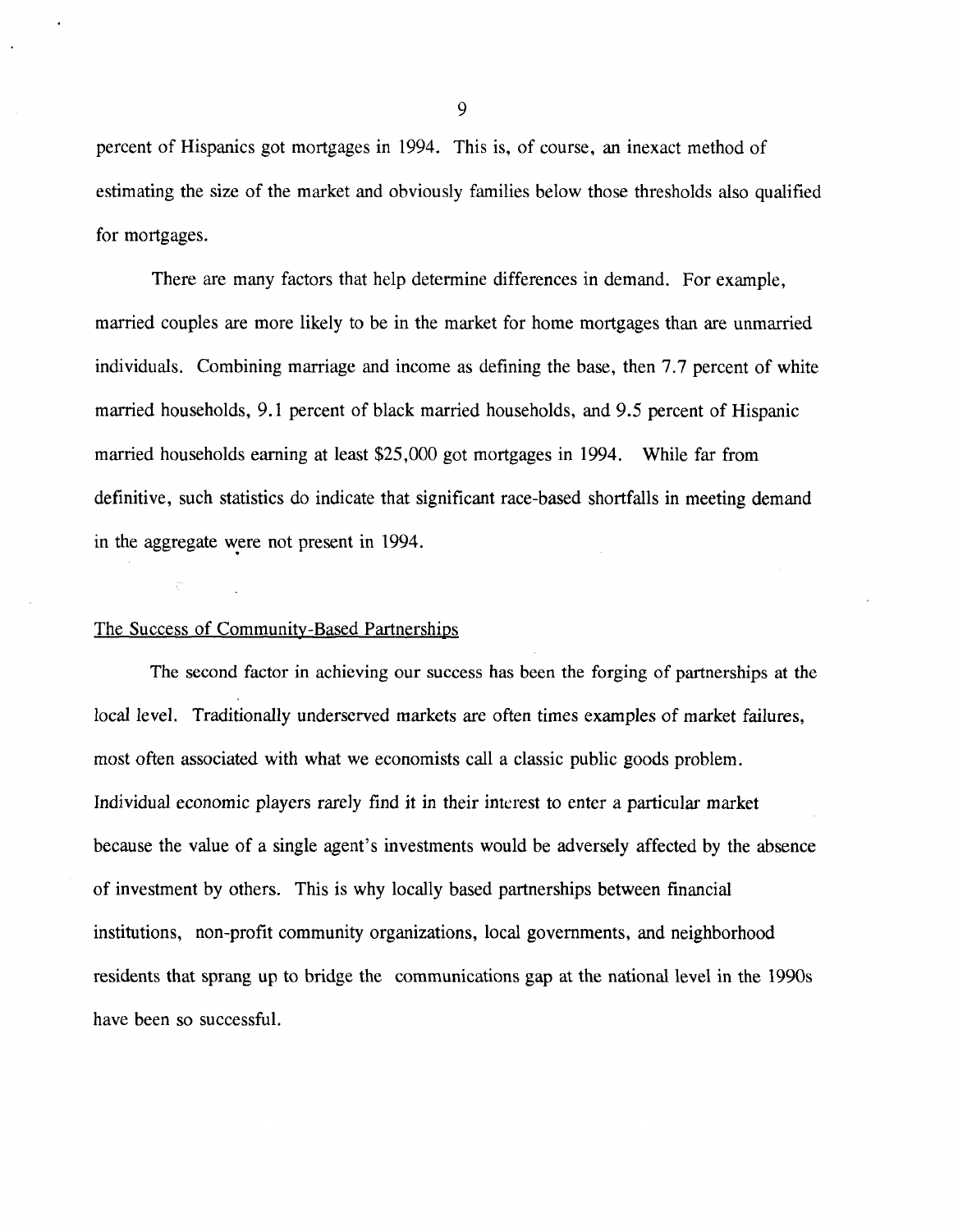Financial services industry and community organizations have learned that they each have skill sets that the other doesn't possess. Let me give you a couple of examples. Bill Goodyear, Chairman of BankAmerica Illinois said at a Capitol Hill symposium this past May, "We are a bank. We know finance. The groups we partner with have the contacts and the sensitivity to the local neighborhood issues and challenges that we don't." One of the most successful partnerships they have had is with Peoples Housing, a Chicago community development corporation. Here in New York City, Neighborhood Housing Services (NHS), headed by Fran Justa, partners with no less than 180 financial institutions in the city of New York. The banks sign on because these community based non-profits have a proven record of success in the business of community development. Through strategic investment, the NHS of New York has strengthened entire neighborhoods, laying the groundwork for additional private investment thereby creating a viable market in the neighborhood once again. I have had the opportunity to witness first hand literally dozens of these partnerships during my tenure at the Board.

The story of local success through partnership may also be a reason to think that heavy-handed government regulation may actually prove counterproductive. While banks and community groups were organizing and partnering locally, we at the national level were ensconced in a two year effort to rewrite the regulations which implement the Community Reinvestment Act. During the two years I spent working on the CRA reform, I frequently heard criticisms from locally based economic development activists that our regulatory efforts were making their jobs harder because we were changing the rules of the game just at the time everyone was starting to play. While I take some pride in having worked through some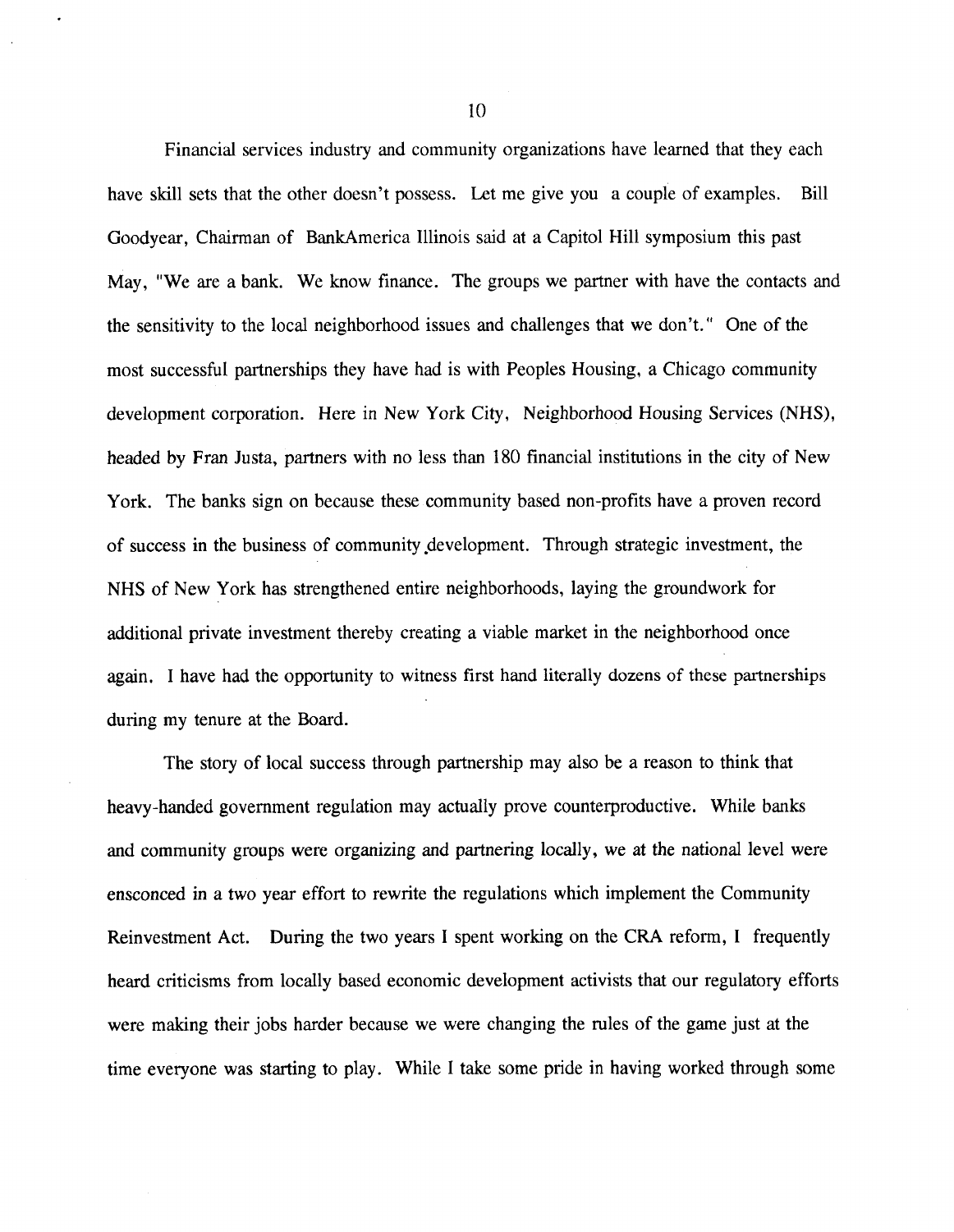of the very vexing detailed issues involved in rewriting a regulation wholesale, I sometimes wonder if it was all worth it. After all, the enormous improvement shown in the mortgage data was taking place throughout the nation while I was cloistered with my colleagues in Washington. All of this improvement in the data occurred before we ever issued our new regulations.

### What is Next?

What Do We Do For an Encore? Frankly, I think that our country should be proud of its accomplishments in this area. The banking industry began to look for answers to difficult and long standing problems. It now appears to have found them, or at the very least be on the right track. Of course, we need to maintain vigilance and an unflagging commitment to fair lending in order to maintain this success. But, as the lack of press attention to our achievements thus far attests, the opinion leaders of this country seem unwilling to give the country credit for having made progress at all. As a result, I think that we are about to enter a pernicious debate which may ill serve both the country and the target populations we all care about.

I have often gone on the record as saying that the public does not benefit from periods of extreme policy activism followed by periods of neglect — hot, then cold regulation if you will. Public policy should be temperate, consistent and predictable. Although there are hundreds of temperate people involved in successful partnership projects outside the Beltway, inside the Beltway there aren't a lot of temperate people around. The same two groups seem to be dominating public discourse — the extreme policy activists, the HOTS if you will, and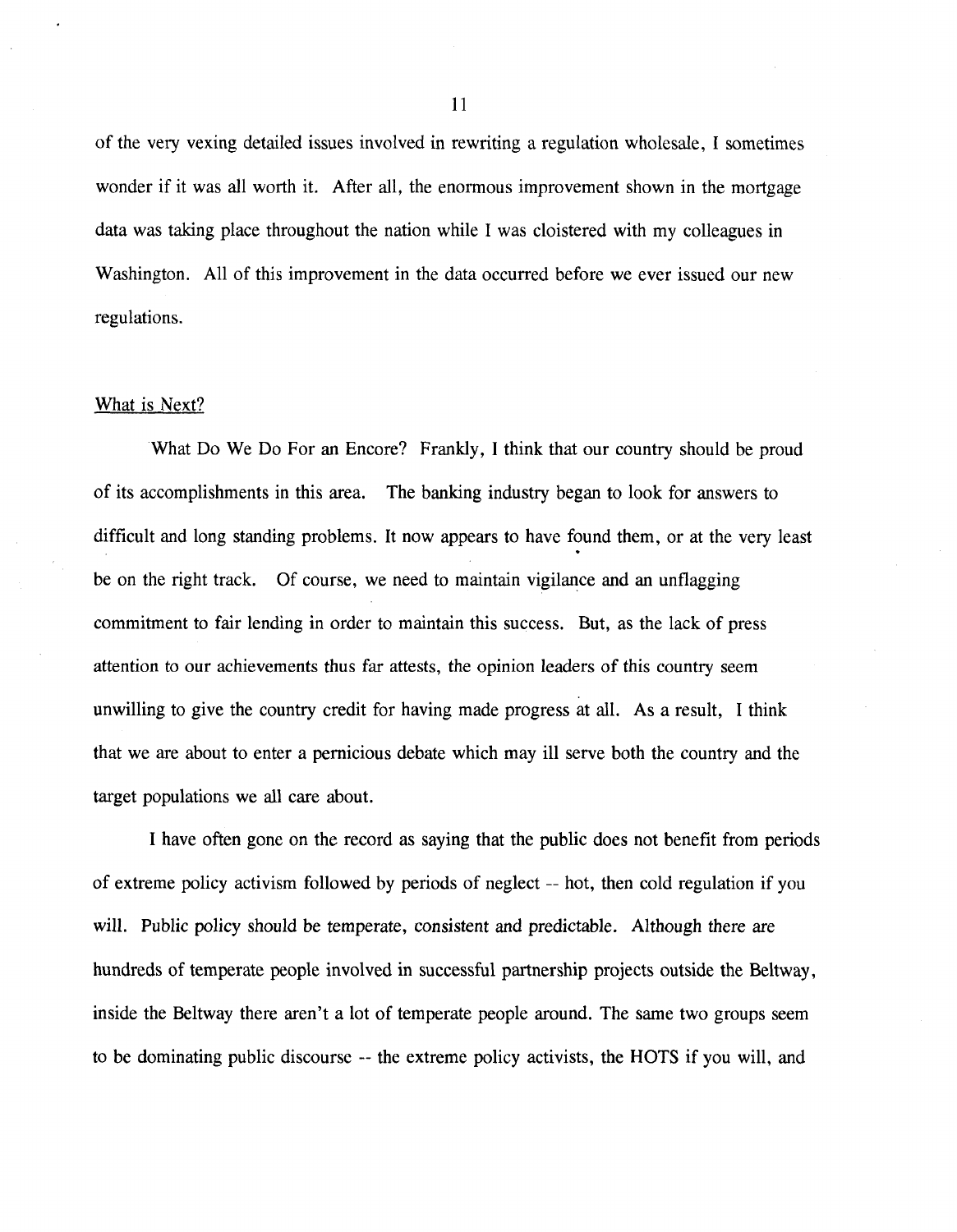the advocates of benign neglect, the COLDS. In the case of credit availability and mortgage lending in particular, we must proceed very carefully. We have achieved impressive results in increasing access to credit for all Americans and continuing on this path should be our goal. The HOTS and the COLDS both have the wrong approach.

The HOTS are citing the rise in mortgages to minority groups as evidence of the success of government enforcement of anti-discrimination rules and urge further aggressive enforcement of them and of CRA as the way to keep the industry's "feet to the fire". Actually, the evidence suggests that there has been plenty of press, but relatively little formal litigation in the fair lending area. No cases have gone to court. None of the legal theories in this area have been tested. As a result, we do not know where the law stands in this area - particularly with respect to disparate impact issues. And, as I mentioned before, if CRA is to be credited, it is the old set of CRA regulations which were in effect during this period, not our new more "performance-based" set.

This is not helpful to either banks or to the target communities in which we are trying to increase access to loans. The prevailing legal and regulatory cloudiness becomes a dangerous fog for the industry as statistics alone increasingly form the basis for enforcement actions and CRA evaluations. Our ability to crunch numbers often far exceeds the quality of the data that are analyzed, with the result in some situations, that a statistical analysis gives a patina of correctness to theories that cannot be corroborated with live testimony or real world experience. Thus, the zeal to address a problem that, as a systemic matter, we all agree must be addressed may be misdirected in individual cases by statistics and untested legal theories.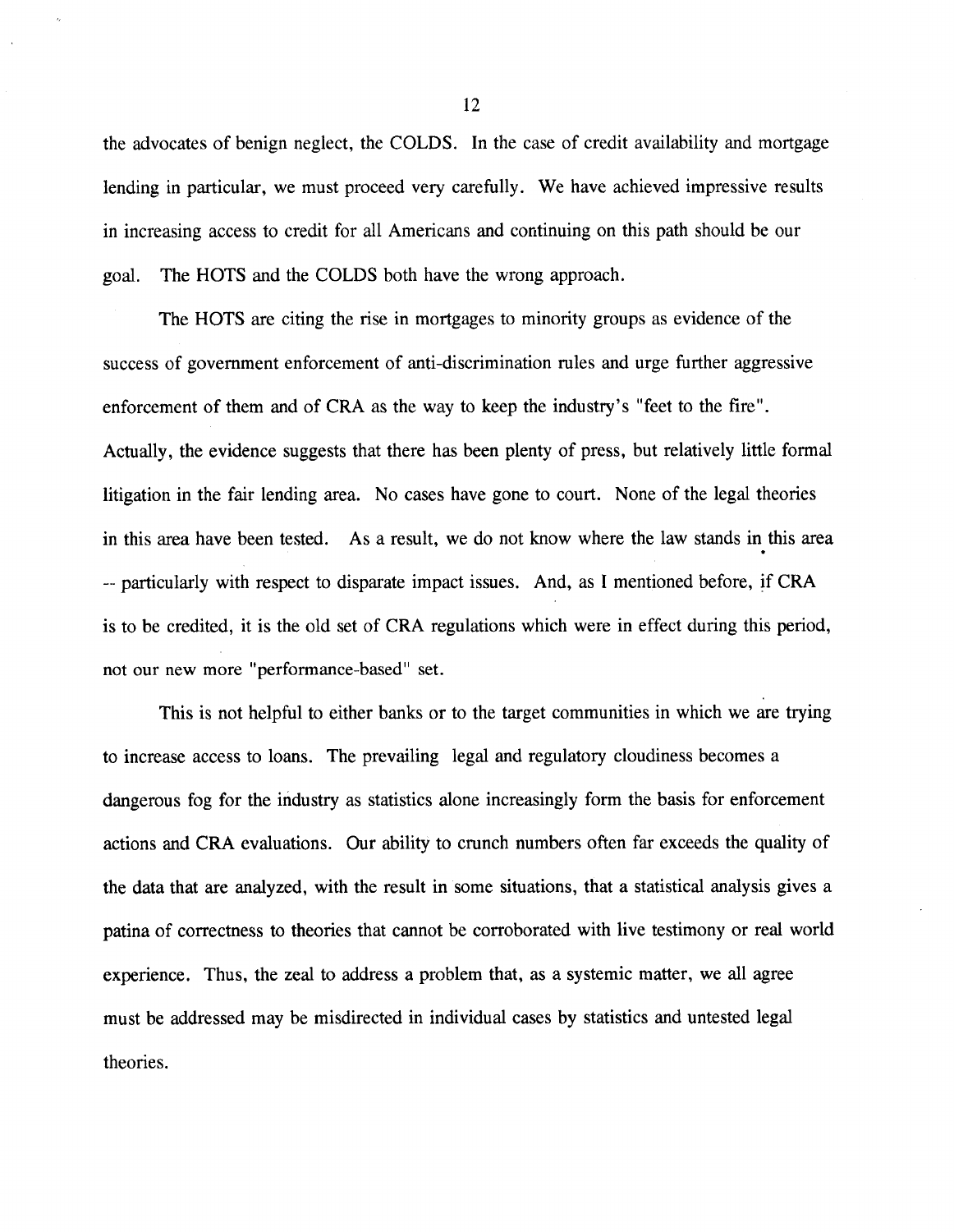I would also urge the HOTS to heed some of the warning signs now coming from recent lending experience. Statistical studies conducted by Freddie Mac and the PMI industry are suggesting that mortgage loans with low downpayments to individuals with questionable credit histories are showing high default rates. A more careful examination of the data indicates that the screening and homebuyer education programs which those borrowers went through were probably inadequate. It is important to remember that all parties to a mortgage, particularly the homebuyer, lose when a mortgage goes into default.

During my four years at the Board dealing with CRA issues, I have frequently noted that the real shortage in community development activities isn't money, but qualified professionals with the appropriate skills and patience to make a program successful. The statistical studies I cite above indicate that those people are still in short supply. They do not indicate that low downpayment loans can't be made or that people with questionable loan histories can't become responsible borrowers. The numbers do suggest that those transformations will not happen overnight or happen costlessly. We have made a fundamental mistake in thinking that results-based analysis, such as counting "dollars out the door" is the best or the only way to look at our success in this area. Aggressive lending just to achieve some numerical targets may create the kind of lending results which do not provide a solid foundation for long term and sustained community development efforts.

Just as the HOTS have it wrong, so do the COLDS. Some are already interpreting the adverse delinquency data as proof positive that such loans cannot, and should not, be made. That is as false a conclusion as those who believe in ever more aggressive enforcement. From the outset, many of the efforts at creating more flexible underwriting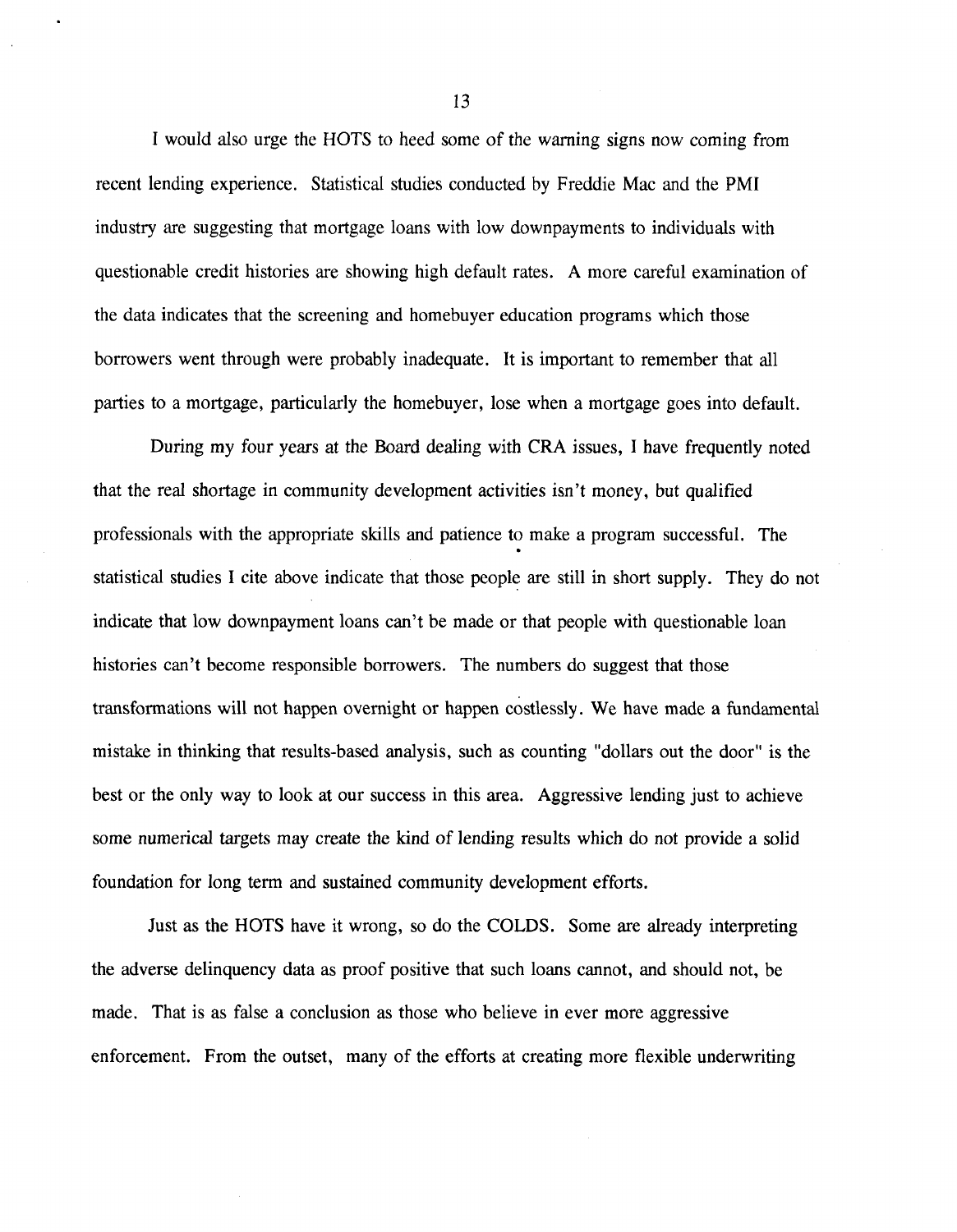criteria have been experimental, and billed as such. We do need to know which lending criteria are effective at sorting out the quality of credit risks and which are merely acting as obstacles to homeownership opportunity. We also need to know which types of remedial efforts are successful and which are not.

Those who would propose that we simply do away with CRA and other types of programs, and who do not come up with a constructive alternative are doing a disservice to the country. On balance, I believe that CRA has been instrumental in helping to meet the credit needs of many underserved areas and among historically underserved groups including minorities and low and moderate income Americans. Billions of dollars have been invested in communities across the nation as a result. Literally thousands of Americans have achieved their dream of home ownership because financial institutions responded to their CRA obligations. Bank branches are opening in neighborhoods where financial services have not been available for over twenty years. These are positive developments. Spreading opportunity widely benefits all of us with a stake in our democratic capitalist system.

Those with a zeal to deregulate should instead seek to incorporate a workable CRA package into an overall urban development strategy based on deregulation. There is no shortage of deregulatory actions which would enormously benefit community-based economic programs. These include regulations affecting banking and financial markets, labor regulations which inexcusably drive up the cost of low and moderate income housing and urban redevelopment programs, cost-ineffective HUD requirements and mandates, and EPA rules which make sensible uses of abandoned urban real estate non-economic. An urban policy that increases the flexibility and creativity allowable under CRA and recognizes the